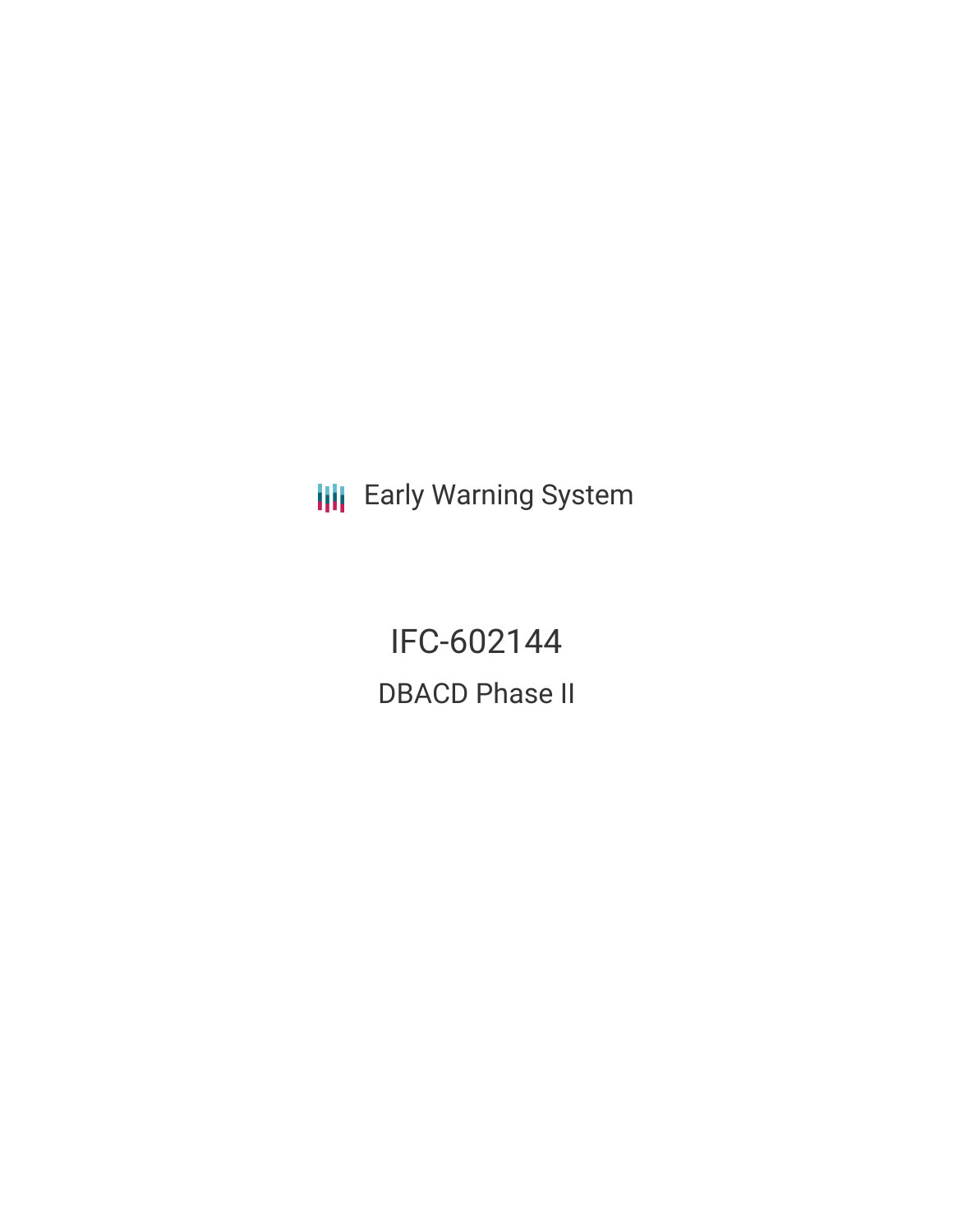

# **Quick Facts**

| <b>Countries</b>              | Egypt                                   |
|-------------------------------|-----------------------------------------|
| <b>Financial Institutions</b> | International Finance Corporation (IFC) |
| <b>Status</b>                 | Active                                  |
| <b>Bank Risk Rating</b>       | U                                       |
| <b>Voting Date</b>            | 2017-05-02                              |
| <b>Sectors</b>                | Finance                                 |
| <b>Project Cost (USD)</b>     | $$0.62$ million                         |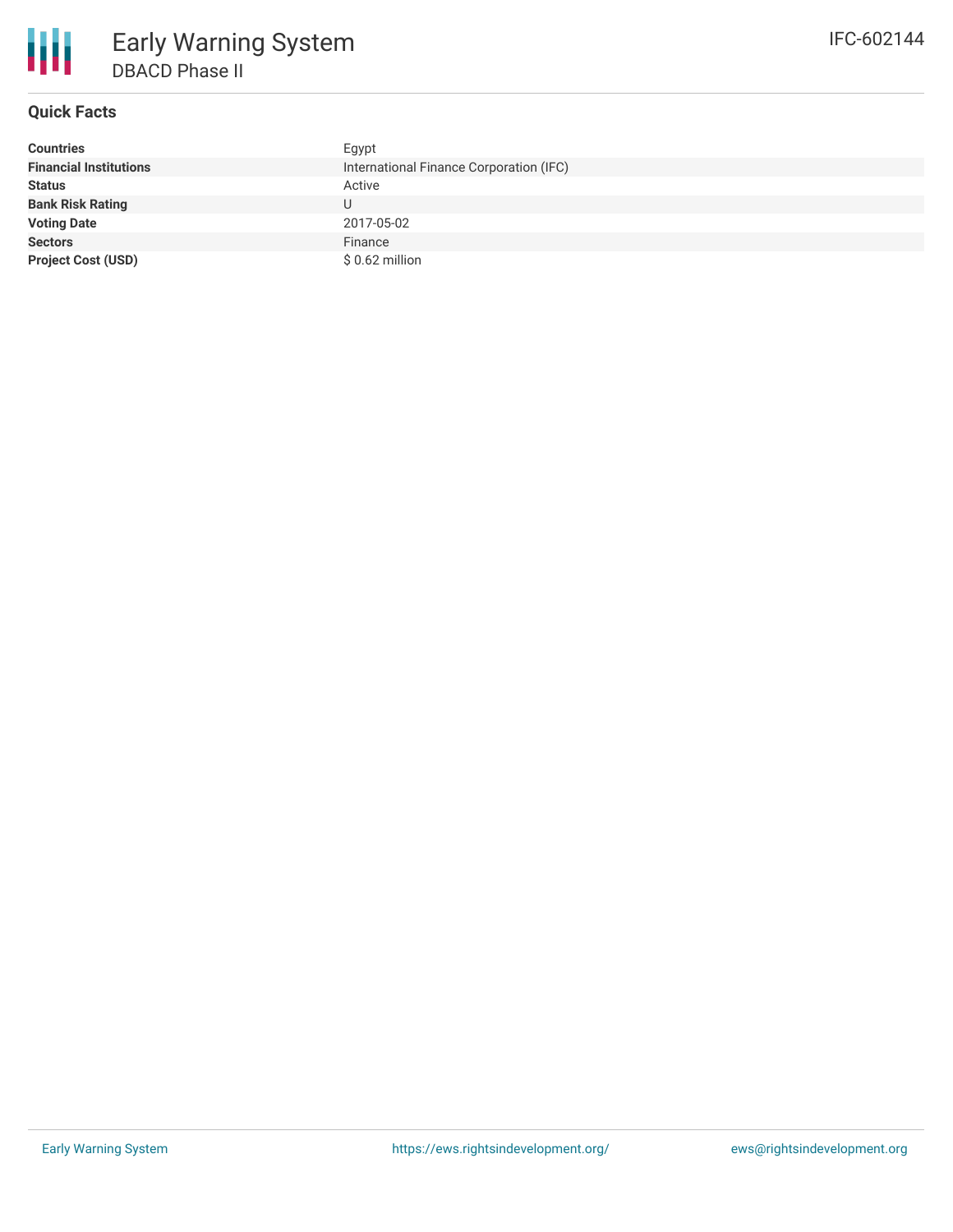

## **Project Description**

IFC's advisory engagement with DBACD will consist of three main components (i) Risk Management, focused primarily in the areas of financial risk, credit scoring and internal audit; (ii) Product Development, which will focus on developing and strengthening the MFI's offering of loans greater than LE 10,000; and finally (iii) Institutional Capacity Building, which will include, Customer Relationship Management, IT, Training and Transformation.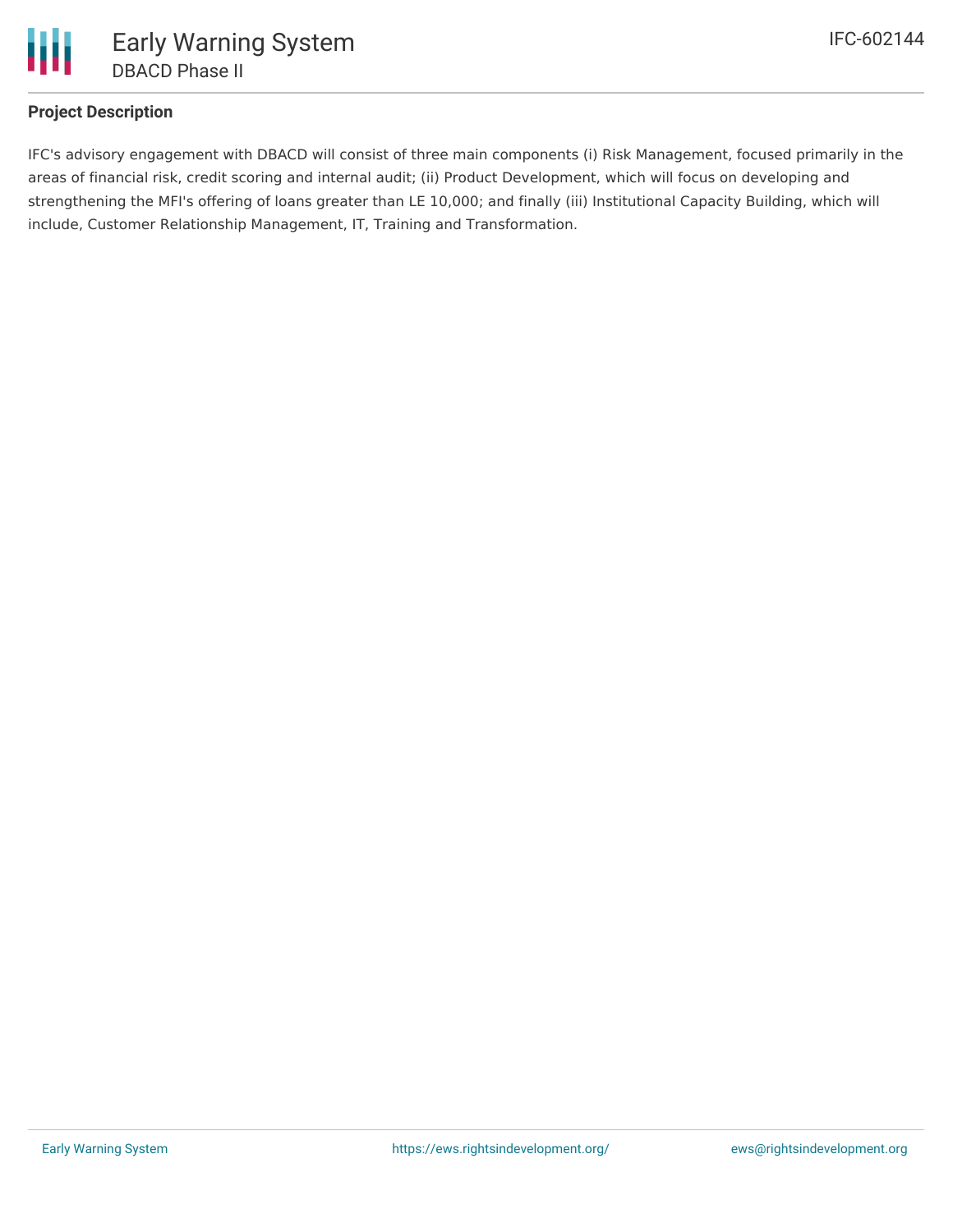### **Investment Description**

• International Finance Corporation (IFC)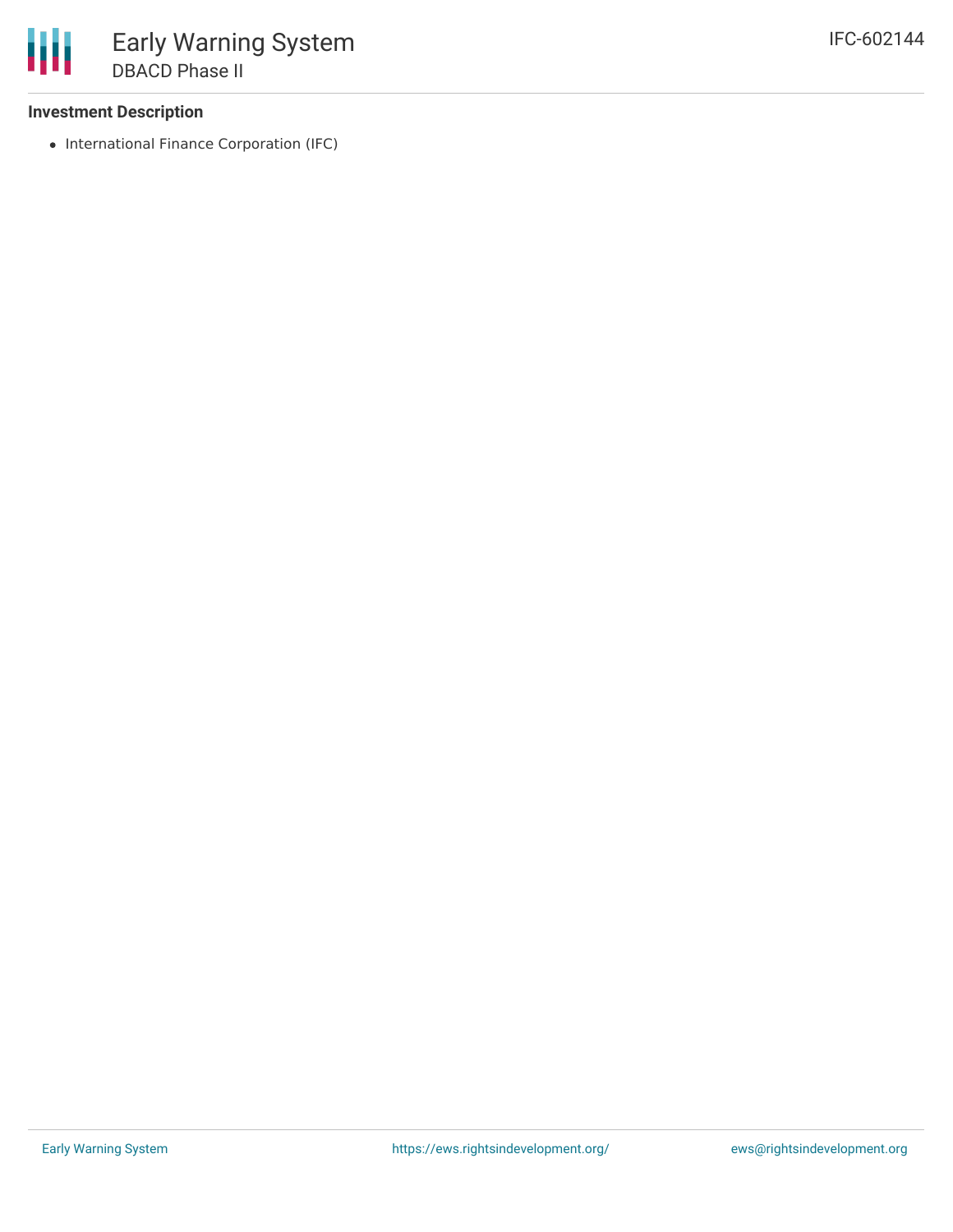### **Contact Information**

ACCOUNTABILITY MECHANISM OF IFC

The Compliance Advisor Ombudsman (CAO) is the independent complaint mechanism and fact-finding body for people who believe they are likely to be, or have been, adversely affected by an IFC or MIGA- financed project. If you submit a complaint to the CAO, they may assist you in resolving a dispute with the company and/or investigate to assess whether the IFC is following its own policies and procedures for preventing harm to people or the environment. If you want to submit a complaint electronically, you can email the CAO at CAO@worldbankgroup.org. You can learn more about the CAO and how to file a complaint at http://www.cao-ombudsman.org/